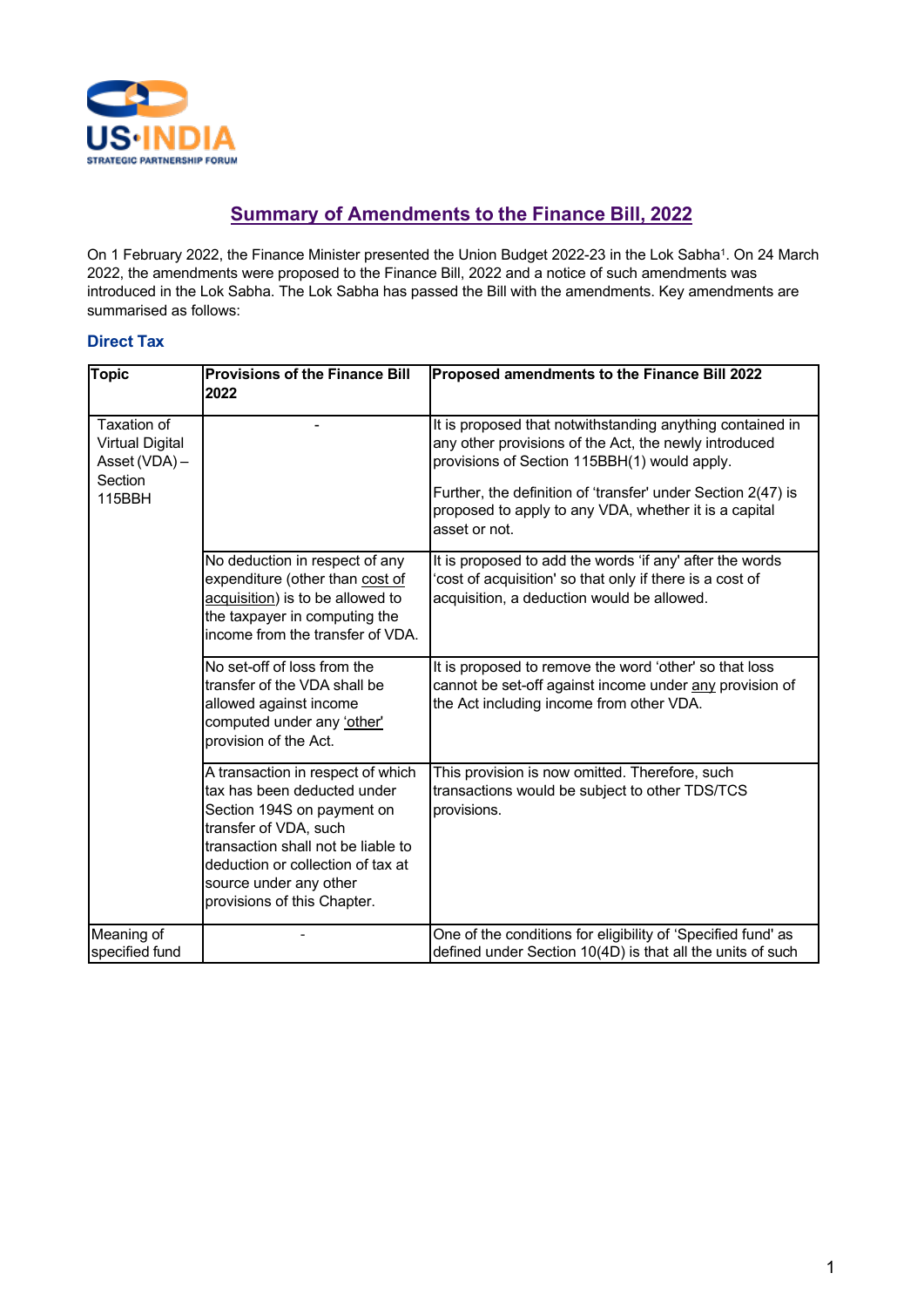| $-$ Section<br>10(4D)                                                                                                   |                                                                                                                                                                                                                                                                                                                                                                                                                                                                  | fund other than unit held by a sponsor or manager are<br>held by non-residents.                                                                                                                                                                                                                                                                                                                                                                                                                                                                                                                                                                                                               |
|-------------------------------------------------------------------------------------------------------------------------|------------------------------------------------------------------------------------------------------------------------------------------------------------------------------------------------------------------------------------------------------------------------------------------------------------------------------------------------------------------------------------------------------------------------------------------------------------------|-----------------------------------------------------------------------------------------------------------------------------------------------------------------------------------------------------------------------------------------------------------------------------------------------------------------------------------------------------------------------------------------------------------------------------------------------------------------------------------------------------------------------------------------------------------------------------------------------------------------------------------------------------------------------------------------------|
|                                                                                                                         |                                                                                                                                                                                                                                                                                                                                                                                                                                                                  | It is proposed that the above condition shall not apply<br>where any unit holder or holders, being a non-resident<br>during the previous year when such unit or units were<br>issued, becomes resident <sup>2</sup> in any previous year<br>subsequent to that year, if the aggregate value and<br>number of units held by such resident unitholder or<br>unitholders do not exceed 5 per cent of the total units<br>issued and fulfills such other conditions as may be<br>prescribed.                                                                                                                                                                                                       |
| Succession<br>to business<br>- Section<br>170                                                                           | Where there is a business<br>reorganisation, assessment<br>or reassessment or other<br>proceedings, made on the<br>predecessor during the<br>course of pendency of such<br>reorganisation, shall be<br>deemed to have been made<br>on the successor and all the<br>provisions of this Act shall<br>apply accordingly.                                                                                                                                            | It is proposed that where there is succession,<br>assessment or reassessment or other proceedings<br>made or initiated on the predecessor during the course<br>of pendency of such succession, shall be deemed to<br>have been made or initiated on the successor and all<br>the provisions of this Act shall apply accordingly. The<br>words 'business reorganisation' is proposed to be<br>substituted with 'succession'.<br>Correspondingly, the definition of 'business<br>reorganisation' is proposed to be removed. Further<br>corresponding amendment is also proposed in the<br>definition of the term 'pendency' to replace the term<br>'business reorganisation' with 'succession'. |
| Effect of<br>order of<br>Tribunal or<br>Court in<br>respect of<br>business<br>reorganisati<br>on<br>$-$ Section<br>170A | A new Section 170A<br>introduced to enable for the<br>entities going through a<br>business reorganisation, for<br>filing of modified returns for<br>the period between the date of<br>effectivity of the order and the<br>date of issuance of a final<br>order of the competent<br>authority.<br>The term 'business<br>reorganisation' is defined to<br>have the same meaning as<br>assigned to it in clause (i) of<br>the Explanation to Section<br>$170(2A)$ . | For the meaning of the term 'Business reorganisation',<br>the Finance Bill referred to Section 170(2A). Since<br>Section 170(2A) has proposed to be amended to<br>remove the reference to the term 'Business<br>reorganisation', the same term is now proposed to be<br>defined under Section 170A.<br>Further, the term 'successor' is proposed to be<br>defined as all resulting companies in a business<br>reorganisation, whether or not the company was in<br>existence prior to such business reorganisation.                                                                                                                                                                           |
| TDS on<br>Benefit or<br>Perquisite -<br>Section<br>194R                                                                 | The Finance Bill proposed to<br>introduce a new set of TDS<br>provisions under Section<br>194R dealing with deduction<br>of tax on benefit or perquisite<br>in respect of business or<br>profession.                                                                                                                                                                                                                                                             | Now powers are proposed to be provided to the CBDT<br>with prior approval of the Central Government to issue<br>guidelines for the purpose of removing difficulty arising<br>in giving effect to provisions of Section 194R. Such<br>guidelines would be laid before each house of the<br>Parliament and shall be binding on income tax<br>authorities as well as persons providing any such<br>benefit or perquisite.                                                                                                                                                                                                                                                                        |
| Provisions<br>for filing of<br>updated<br>return<br>$-$ Section<br>139(8A)                                              | A person shall not be eligible<br>to furnish an updated return<br>for the assessment year<br>relevant to the previous year in<br>which such search is initiated<br>or survey is conducted or<br>requisition is made and two<br>assessment years                                                                                                                                                                                                                  | The term 'two' years is proposed to be replaced by<br>the term 'any'. Thus, now a person shall not be<br>eligible to<br>furnish an updated return for any AY preceding to the<br>AY in which search is initiated or survey is conducted<br>or requisition is made.                                                                                                                                                                                                                                                                                                                                                                                                                            |

<sup>2</sup> Under Section 6(1) or 6(1A)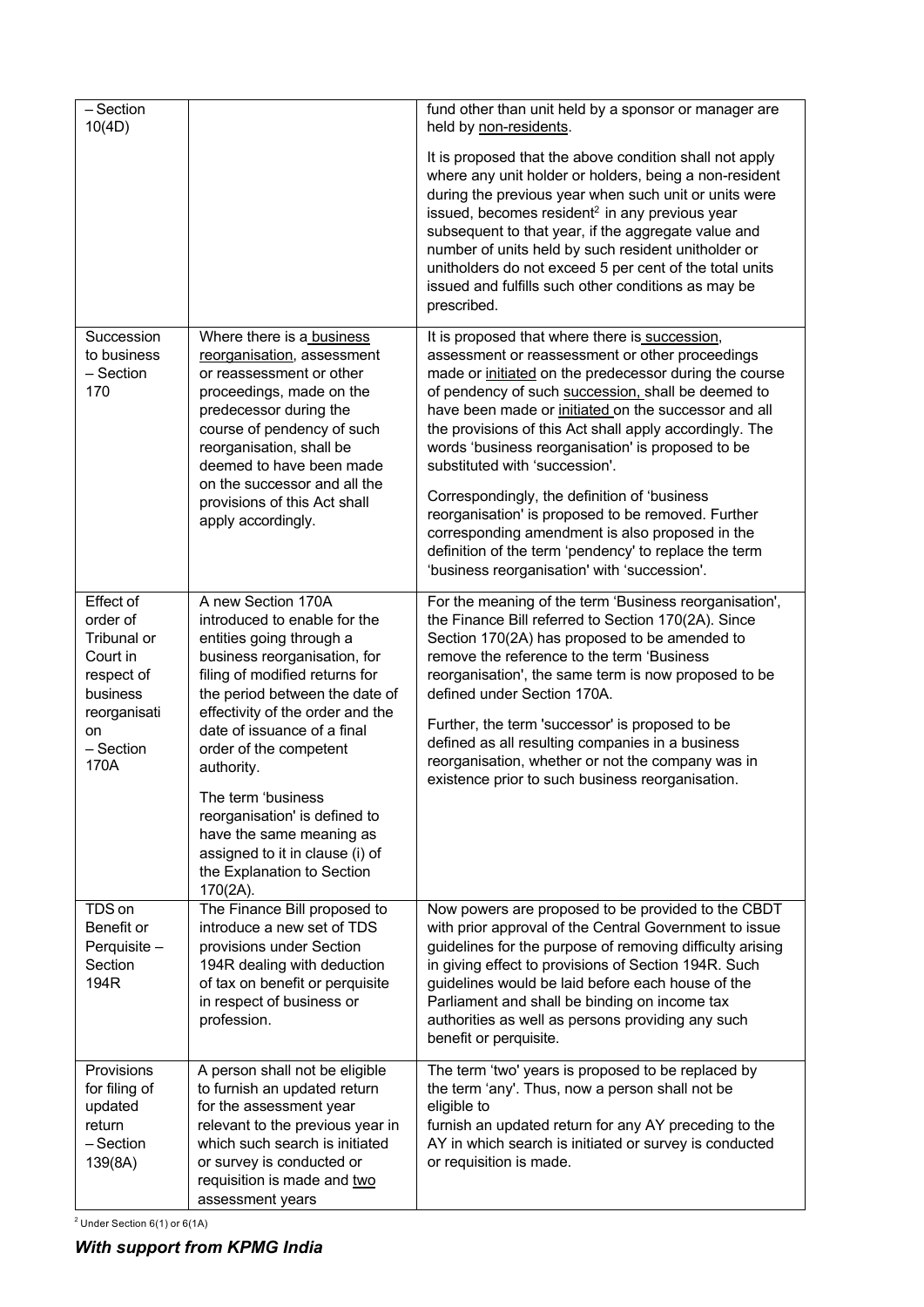|                                                                                                                                        | preceding such assessment                                                                                                                                                                                                                                                                                                                                                                  |                                                                                                                                                                                                                                                                                                                                                                                                                                                                                                                                                                                                                                                                                                                                            |
|----------------------------------------------------------------------------------------------------------------------------------------|--------------------------------------------------------------------------------------------------------------------------------------------------------------------------------------------------------------------------------------------------------------------------------------------------------------------------------------------------------------------------------------------|--------------------------------------------------------------------------------------------------------------------------------------------------------------------------------------------------------------------------------------------------------------------------------------------------------------------------------------------------------------------------------------------------------------------------------------------------------------------------------------------------------------------------------------------------------------------------------------------------------------------------------------------------------------------------------------------------------------------------------------------|
|                                                                                                                                        | vear.                                                                                                                                                                                                                                                                                                                                                                                      |                                                                                                                                                                                                                                                                                                                                                                                                                                                                                                                                                                                                                                                                                                                                            |
|                                                                                                                                        |                                                                                                                                                                                                                                                                                                                                                                                            | It is proposed that even in the case of loss return, an<br>updated return can be filed provided such return was<br>originally filed on time. However, the taxpayer will require<br>to file updated returns for all subsequent years where<br>loss or unabsorbed depreciation or MAT/AMT tax credit<br>are impacted as a consequence of updating the loss<br>return for the applicable year.                                                                                                                                                                                                                                                                                                                                                |
| Time limit for<br>completion of<br>the<br>assessment,<br>reassessment<br>and<br>recomputation<br>– Section<br>153(1)                   |                                                                                                                                                                                                                                                                                                                                                                                            | With effect from 1 April 2021, the time limit for<br>completion of assessment under Section 143/144 for AY<br>2020-21 is proposed to be reduced from 21 months to<br>18 months.                                                                                                                                                                                                                                                                                                                                                                                                                                                                                                                                                            |
| Time limit for<br>completion of<br>assessment in<br>certain search<br>or requisition<br>$cases -$<br>Section<br>153B(1)                |                                                                                                                                                                                                                                                                                                                                                                                            | In a case where search or requisition was executed<br>during the financial year commencing from 1 April 2020<br>or in case of other person referred to in Section 153C,<br>the books of account or document or asset seized or<br>requisitioned were handed over under Section 153C to<br>AO having jurisdiction over such other person during the<br>financial year commencing on 1 April 2020, the<br>assessment in such cases for AY 2021-22 shall be made<br>on or before 30 September 2022.                                                                                                                                                                                                                                           |
| Penalty for<br>underreporting<br>and<br>misreporting of<br>income in case<br>of surcharge or<br>cess - Section<br>155                  |                                                                                                                                                                                                                                                                                                                                                                                            | It is proposed that AO can treat deduction claimed and<br>allowed in respect of any surcharge or cess in any<br>earlier year as under-reported income for the purpose of<br>levy of penalty under Section 270A. The AO can<br>recompute the total income and to apply Section 154,<br>the time limit of 4 years is to be calculated from 31<br>March 2022.<br>No penalty can be levied if the taxpayer makes an<br>application to the AO requesting recomputation of<br>income and pays taxes within the specified time.                                                                                                                                                                                                                   |
| Procedure<br>where an<br>identical<br>question of law<br>is pending<br>before High<br>Courts or<br>Supreme Court<br>- Section<br>158AB | The principal commissioner or<br>commissioner shall on receipt of<br>communication from collegium<br>direct AO to make an application<br>to Appellate Tribunal or<br>jurisdictional High Court within a<br>period of 60 days from the date<br>of the receipt of the order of<br>$CIT(A)$ or within a period of 120<br>days from date of receipt of the<br>order of the Appellate Tribunal. | It is proposed that the principal commissioner or<br>commissioner shall on receipt of communication from<br>the collegium, notwithstanding anything contained in<br>Section $253(3)^3$ and $260A(2)(a)^4$ , direct the AO to make<br>an application to Appellate Tribunal or jurisdictional High<br>Court within a period of 120 days from the date of<br>receipt of the order of CIT(A) or Appellate Tribunal. A<br>non-obstante clause relating to Section 253(3) and<br>260A(2)(a) is proposed to be introduced. Further period<br>for filing of an application by AO to the Appellate<br>Tribunal or to the jurisdictional High Court is proposed to<br>be increased upto 120 days from the date of receipt of<br>the order of CIT(A). |
|                                                                                                                                        |                                                                                                                                                                                                                                                                                                                                                                                            | Further where no acceptance is received from the<br>taxpayer that the question of law in the other case is                                                                                                                                                                                                                                                                                                                                                                                                                                                                                                                                                                                                                                 |

<sup>&</sup>lt;sup>3</sup> Every appeal to the Tribunal shall be filed within sixty days of the date on which the order sought to be appealed against is communicated to the taxpayer or to<br>the Principal Commissioner or Commissioner<br><sup>4</sup> Appeal to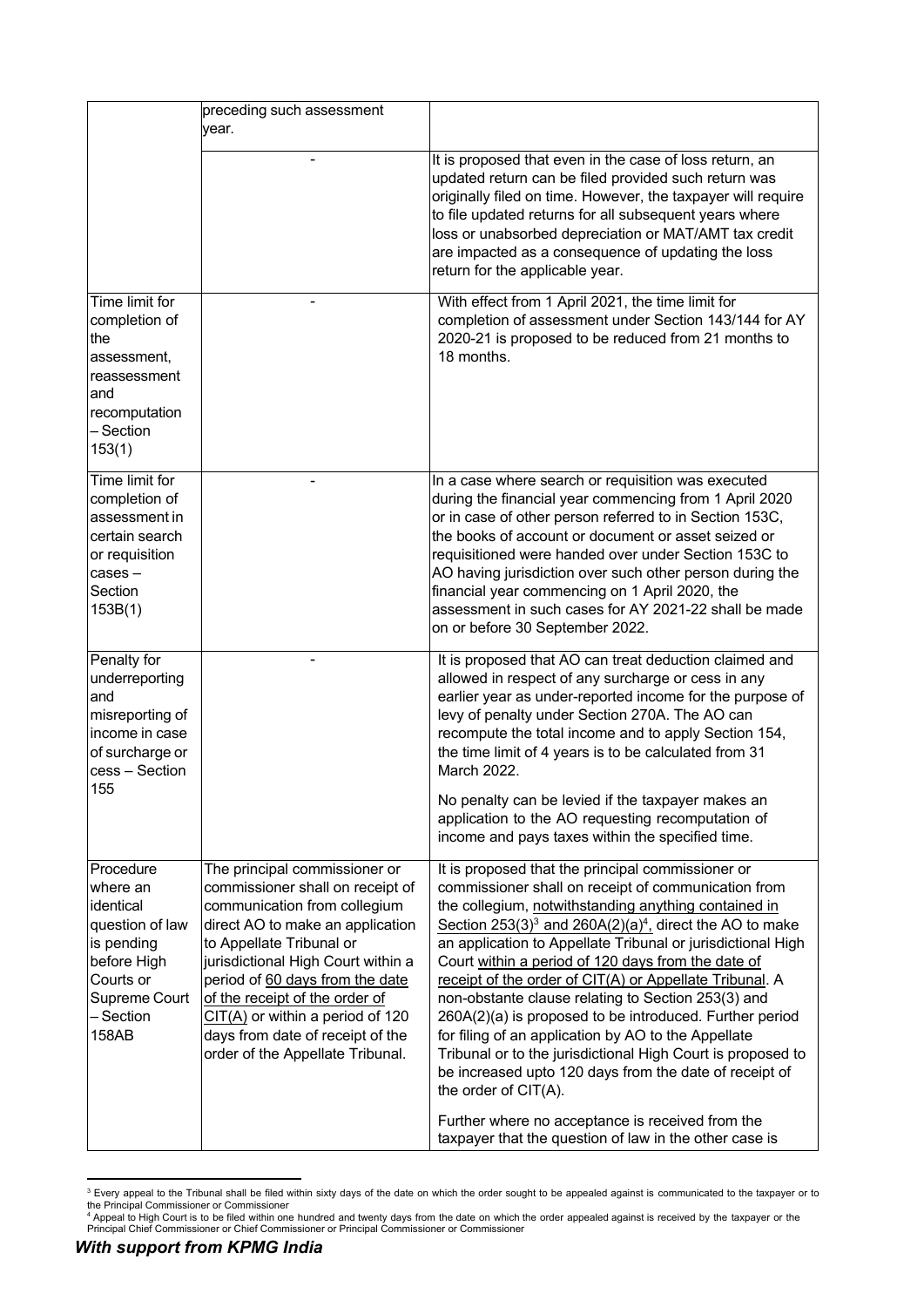|                                                                                 |                                   | identical to taxpayer's case, the PCIT or CIT can<br>proceed with the filing of an appeal, notwithstanding the<br>limitation period prescribed for filing of appeal before the<br>Appellate Tribunal or High Court.<br>An appeal shall be filed within a period of 60 days to the<br>Appellate Tribunal or within 120 days to the High Court<br>from the date on which the order of the jurisdictional<br>High Court or the Supreme Court in the other case is<br>communicated to the Principal Commissioner or<br>Commissioner.                                                                                                                                                                     |
|---------------------------------------------------------------------------------|-----------------------------------|------------------------------------------------------------------------------------------------------------------------------------------------------------------------------------------------------------------------------------------------------------------------------------------------------------------------------------------------------------------------------------------------------------------------------------------------------------------------------------------------------------------------------------------------------------------------------------------------------------------------------------------------------------------------------------------------------|
| Removal of<br>exemption from<br>Section<br>$56(2)(x)(c)$ for<br>certain persons | a.<br>b.<br>C.<br>d.<br>le.<br>f. | Exemption from the applicability of Section $56(2)(x)(c)$ is<br>proposed to be removed where any sum of money or any<br>property has been received by the following persons:<br>the author of the trust or the founder of the institution<br>any person who has made a substantial contribution<br>to the trust or institution <sup>5</sup><br>where such author, founder or person is a Hindu<br>undivided family, a member of the family<br>any trustee of the trust or manager (by whatever<br>name called) of the institution<br>any relative of any such author, founder, person,<br>member, trustee or manager<br>any concern in which any of the persons above has<br>a substantial interest. |
| Definition of<br>'Books or<br>books of<br>$account' -$<br>Section 2(12A)        |                                   | The definition of 'Books or books of account' is<br>proposed to include accounts in the written form or in<br>electronic form or in digital form or as printouts of data<br>stored in such electronic form or in digital form.                                                                                                                                                                                                                                                                                                                                                                                                                                                                       |

### **Indirect tax**

#### *Customs Act, 1962*

| <b>Topic</b>          | <b>Provisions of the Finance Bill</b><br>2022                                                                                                                                            | Proposed amendments to the Finance Bill 2022                                                                                                                                                                                                                                     |
|-----------------------|------------------------------------------------------------------------------------------------------------------------------------------------------------------------------------------|----------------------------------------------------------------------------------------------------------------------------------------------------------------------------------------------------------------------------------------------------------------------------------|
| Protection of<br>data | A new section 135AA is<br>proposed to be inserted to<br>prescribe punishment with<br>imprisonment of six months or<br>fine upto INR 50,000 or both for<br>publication of any information | Scope of publication of any information is elaborated.<br>Publication of any information includes :<br>information that is furnished to customs by an<br>$\bullet$<br>exporter or importer under the Customs Act, 1962<br>relating to the value or classification or quantity of |
|                       | relating to:<br>the value or classification or<br>quantity of goods entered<br>for export or import, or<br>details of exporter or                                                        | goods entered for export or import, along with<br>identity of persons involved or in a manner that<br>leads to disclosure of such identity.<br>Immunity from prosecution if publication of information                                                                           |
|                       | importer                                                                                                                                                                                 | is:<br>required under any law                                                                                                                                                                                                                                                    |
|                       | Immunity from prosecution if<br>publication of information is                                                                                                                            | by special authorisation of exporter or importer<br>$\bullet$                                                                                                                                                                                                                    |
|                       | required under any law.                                                                                                                                                                  | Exception applies to:                                                                                                                                                                                                                                                            |
|                       | Exception applies to publication<br>made by or on behalf of the                                                                                                                          | publication made by or on behalf of the Central<br>Government;                                                                                                                                                                                                                   |
|                       | Central Government.                                                                                                                                                                      | data sourced from any publication made by or on<br>٠<br>behalf of Central Government for analysis of trends                                                                                                                                                                      |

<sup>5</sup> Any person whose total contribution up to the end of the relevant previous year exceeds 50 thousand rupees